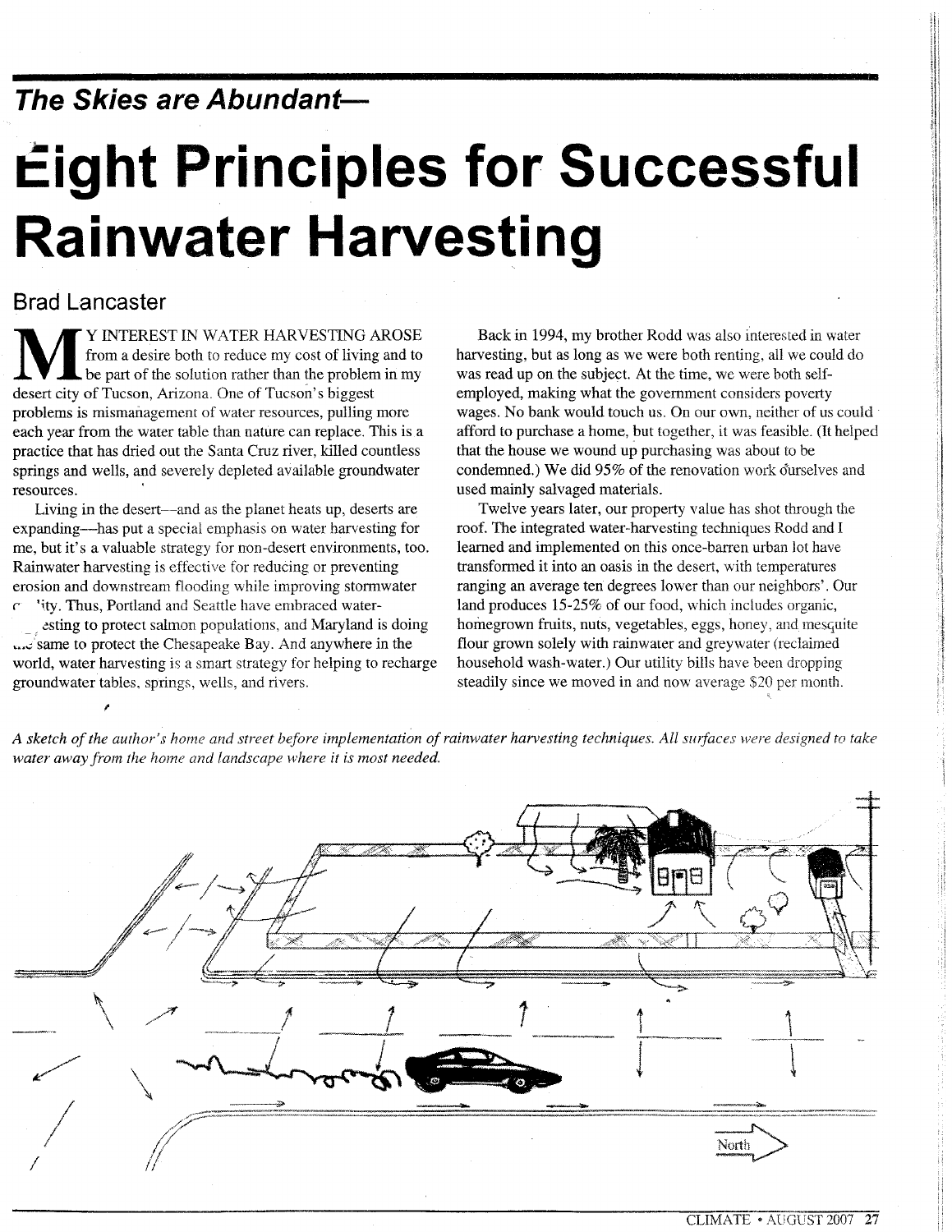In the course of creating a sustainable oasis here in Tucson, Rodd and I arrived at eight basic principles that anyone can use to implement successful rainwater harvesting of their own.

# **Principle #1: Begin with long and thoughtful observation**

Right after we bought the house, monsoon rains poured from the sky. Rodd and I got to learn where runoff pooled against the house and how the bulk of the rain ran off our site into the street. We mapped these observations and others, including noise, headlights, and pollution from the street: where we wanted privacy; where we needed shade; and where we needed to enhance winter solar exposure. Wherever you direct rainwater, you will be nurturing plant life, so take the time to ensure that this vegetation is part of your overall plan.

Next, calculate the rainwater resources available within your site's "watershed." For us, that area included not only the 12 inches of annual rainfall on our roof and 1/8th acre property, but the 20-foot wide public right-of-way adjoining our property, the section of street draining past the right-of-way, and the runoff from our neighbor's roof. (See Table) This totaled about 104,600 gallons (397,000 liters) of rainwater in an average year!

# **Principle #2: Start harvesting rain at the** *top* **of your watershed, then work your way down.**

In most cases, the top of your watershed means the roof of your house. Our leaky asphalt roof was a mess, so we removed it and installed 26-gauge galvanized steel metal roofing instead, which harvests rainwater in a potable form. However, as long as

you're only harvesting rainwater for use ih landscape irrigation, this isn't a necessary step. (Rainwater harvested off a conventional asphalt roof can also be made safe for consumption with appropriate filtration.)

Take a look at your roof. Where do the gutters drain? Where is rainfall currently being directed? This is where you should begin with mulched water-harvesting basins and plantings (at least ten feet from the building's foundation.) On our property, just under half of the roof runoff is directed to earthworks and fruit trees north of the house. The rest is directed to an aboveground cistern west of the garden along our property boundary on top of a two-foot (60 em) high earthen platform.

Living in the desert**and as the planet heats up, deserts are expanding- has put a special emphasis on water harvesting for me...**

Our cistern is a custom-modified new ferrocement septic tank, but a number of good alternatives exist. (See, Choosing a Tank.) We selected the location of our cistern to provide multiple

Brad's design captures rainwater from all surfaces to feed a lush landscape abundant with food and micro-climate enhancing *vegetation and soil.*

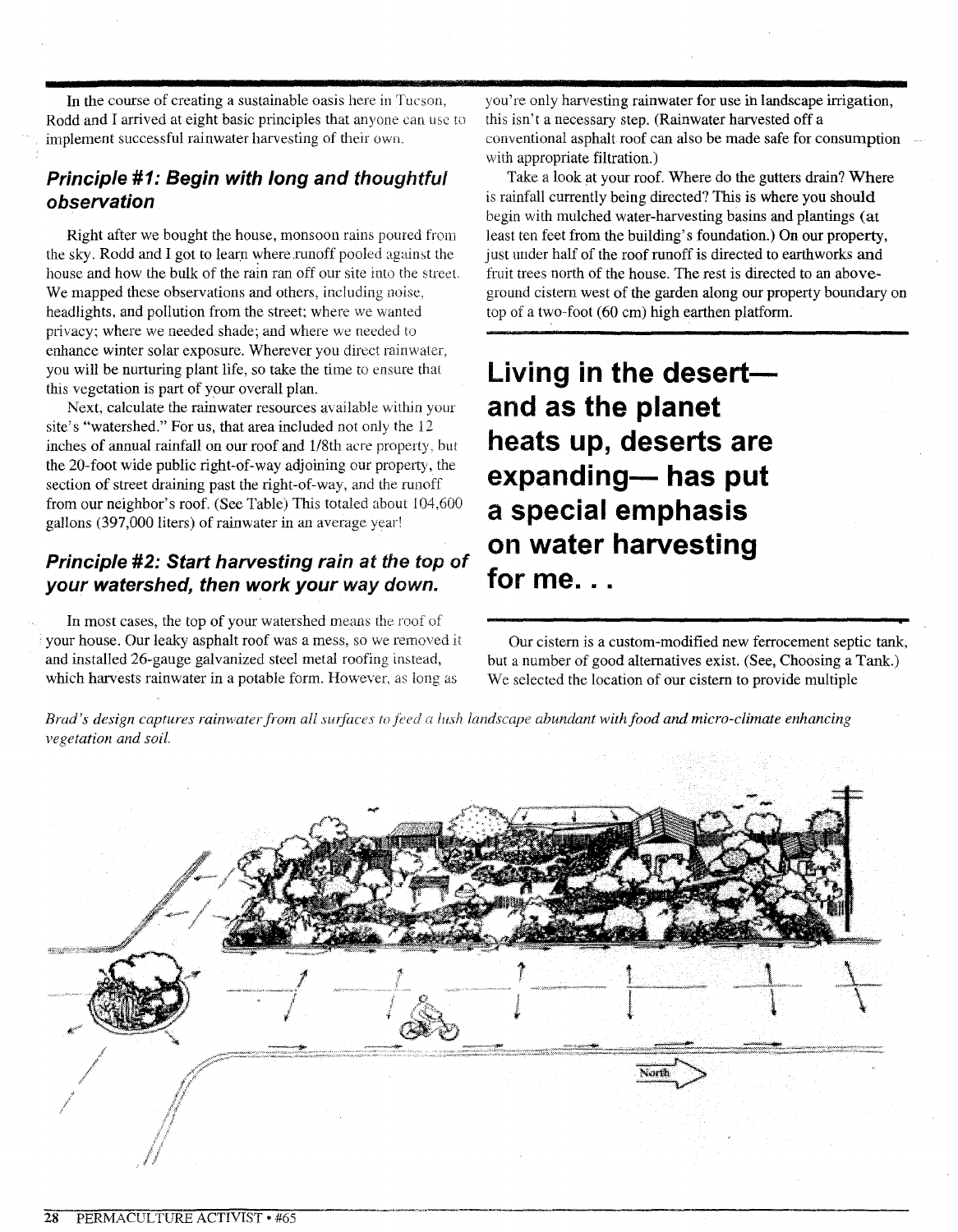functions. By placing it on the western boundary of our yard to shade out the hot afternoon sun, it creates a beneficial microclimate for our garden. By acting as part of the property line, it provides a privacy screen from a peering neighbor. And by placing the cistern on an elevated platform, water can flow by gravity from the tank to the garden.

Whatever type of cistern you choose, locating your garden nearby will keep hose length to a minimum (25 ft. ideal) This will reduce water-pressure loss to surface-friction inside the hose and make watering with rainwater a

convenience. (Your plants will love it too!)

# **Principle #3: :4lways plan an overflow route, and manage overflow as a resource.**

Eventually, all water-harvesting systems will meet a storm that exceeds their capacity, so don't get taken by surprise. All rainwater harvesting structures should be managed so they can overflow in a beneficial. rather than destructive way.

In that spirit, overflow from our backyard cistern is directed via a four-inch diameter pipe to a series of adjoining mulch basins that passively irrigate a citrus tree and our garden. In addition, all of our sunken earthworks have overflow spillways. Typically, one earthwork overflows to another and another, until all are full and then, if needed, the lowest basin can 'spil to a natural drainage-or, in a typical city context, the street.

Your goal should be to harvest the rain, but never get flooded by it. This is key.

# **4. Start with small & simple strategies: harvest the rain as close as possible to where it falls.**

When people think of rainwater harvesting, cisterns and tanks usually spring to mind. But the water collected from the roof is typically much less than what's falling on your whole property. Simple earthworks, such as basins, terraces, contour berms, and check dams will harvest the rain where it falls on the land.

The earthworks Rodd and I created collect most of our rain. We dug flat-bottomed basins throughout our watershed, and mulched them deeply (about four inches)—starting at the highest points of the yard and working down. Overflow was directed from the upper to the lower basins.

# **5. Spread, slow, and infiltrate flowing water into the soil.**

Cisterns, along with mulched vegetation and overflow routes, will effectively transform erosive runoff from heavy rainfall into a calm, productive resource, while reducing losses to evaporation and downstream flooding.

Raised pathways and gathering areas are also a great strategy for spreading water through the landscape. This pattern of "high and dry" regions that drain to adjoining basins kept "sunken and moist" will help to define those areas through vegetation while spreading and sinking the flow of water. (This also helps keep ice off walkways and driveways in colder regions.) At our place, we use earthworks to redirect the runoff that used to pool against our house to planting areas ten feet or more away from the building's foundation.



*Aferrocement cistern, partially concealed by stone and vegetation, stores rain-water from the roof, cools the landscape, and provides privacy from neighbors.*

#### **6. Maximize living and organic groundcover.**

All your basins and other earthworks should be well mulched and planted. This creates a "living sponge" effect that will use the harvested water to create food and beauty in your surrounding landscape while steadily improving the soil's ability to infiltrate and hold water due to the vast network of growing roots and beneficial microorganisms.

Groundcover is equally important in helping to ensure that, in your enthusiasm for harvesting rainwater, you don't wind up creating a haven for mosquitoes. Mosquitoes need three days of standing water to transform from eggs to adults. Basins typically allow water to infiltrate below the soil surface within one hour.

Take a hike in the unmanaged natural areas near your home to determine what native vegetation would be best to plant within or beside your earthworks. In the wild, you'll notice which plants grow naturally in low spots—they can be planted in your basins. Wild plants preferring better drainage can be planted beside, but not within earthworks.

Blue paloverdes, velvet mesquite, chuparosa, oreganillo, and desert lavender are natives found along the ephemeral washes in our area of Tucson that we plant within our earthworks.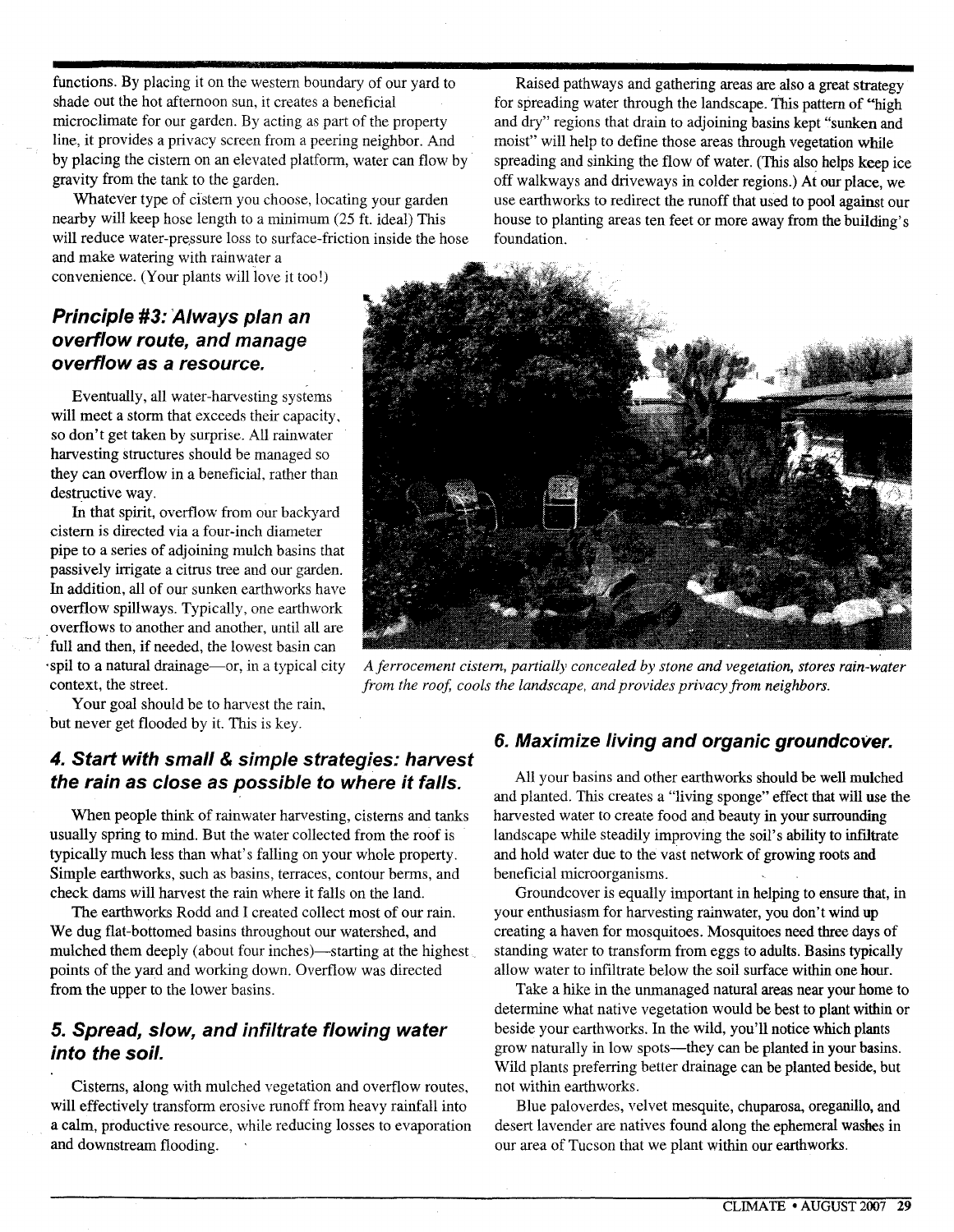

*Produce from the rain-fed landscape provides additional income to the household and makes good neighbors.*

#### **7. Maximize beneficial relationships and efficiency by "stacking functions."**

As mentioned previously, water-harvesting strategies offer maximum benefits when they're integrated into a comprehensive overall site plan. We focused on locating the earthworks where we wanted to stack functions with multi-use vegetation.

Through rainwater harvesting earthworks, we've nurtured a solar arc of deciduous trees on the east, north, and west sides of our home that cool us in the summer, but let in the free light and warmth of the sun in winter. A living fence of native plants along the property line (along with an existing citrus tree) form part of a sun trap. This suntrap shades our garden from the afternoon sun, controls stormwater on-site, and enhances habitat for native songbirds and butterflies.

#### **The Big Picture**

Within our generative landscape, rainwater has become our primary water source, greywater our secondary water source, and municipal groundwater a strictly and infrequently used supplemental source (meeting no more than 5% of our outdoor water needs). Most of our established landscape has even become regenerative as it thrives on rainwater alone.

Our household consumes less than 20,000 gallons of municipal water annually, with over 90% of that being recycled in the landscape as greywater. Additionally, we harvest and infiltrate over-lOO,OOOgallons of rain and runoff into the soil of our site (and, by extension, the community's watershed) over the course of a year.

As a household, we're shifting more and more to living within our rainwater budget: one of the natural limits of our local environment. As a result, we're enriching the land, growing up to *25~7c*of our food on site, creating a beautiful home and

neighborhood environment-and giving back more than we take!

The further we go, the easier and more fun it gets, which brings us to the eighth and last principle:

#### **8.** Continually assess **and improve your system.**

Three years ago, Rodd and I set up an outdoor shower so the bather could either use pressurized municipal water at the shower head or cistern water distributed from a shower bucket on a hook. We have also created a solar-powered greywater "laundromat" in our backyard (used by seven neighboting households), and reduced the impermeable surface of our yard by replacing the asphalt driveway with lush plantings and earthworks.

# **Choosing a Rainwater Cistern**

Our cistern has a 1,200-gallon (4,560-liter) capacity. We selected this size after calculating the average annual roof runoff, assessing our water needs, and determining the resources we wanted to commit to the system. We opted for a precast concrete septic tank for a number of reasons, but primarily because it was affordable as well as a workable size and shape for our space (five feet wide, six feet tall, ten feet long).

Our septic tank was custom-made for use as a' cistern, and further reinforced for above-ground installation. The cost back in 1996 was \$600, which included delivery and placement. Itfs been working great ever since.

Other options for pre-manufactured cisterns include light-proof, dark green or black polyurethane plastic, corrugated metal, and fiberglass. See www.watertanks.com for options and look in the yellow pages under tanks for local suppliers.

# **Calculating Your Rainwater**

To calculate the volume of rain falling in an average year on a specific surface such as your roof, yard, or neighborhood, use the following calculation:

CATCHMENT AREA (in square feet) multiplied by the AVERAGE ANNUAL RAINFALL (in feet) multiplied by 7.48 (to convert cubic feet to gallons) equals the TOTAL RAINWATER FALLING ON THAT CATCHMENT IN AN AVERAGE YEAR

or, alternately:

CATCHMENT AREA (ft<sup>2</sup>) x RAINFALL (in/yr) x  $5/8$ = TOTAL AVAILABLE RAINWATER (gal/year)